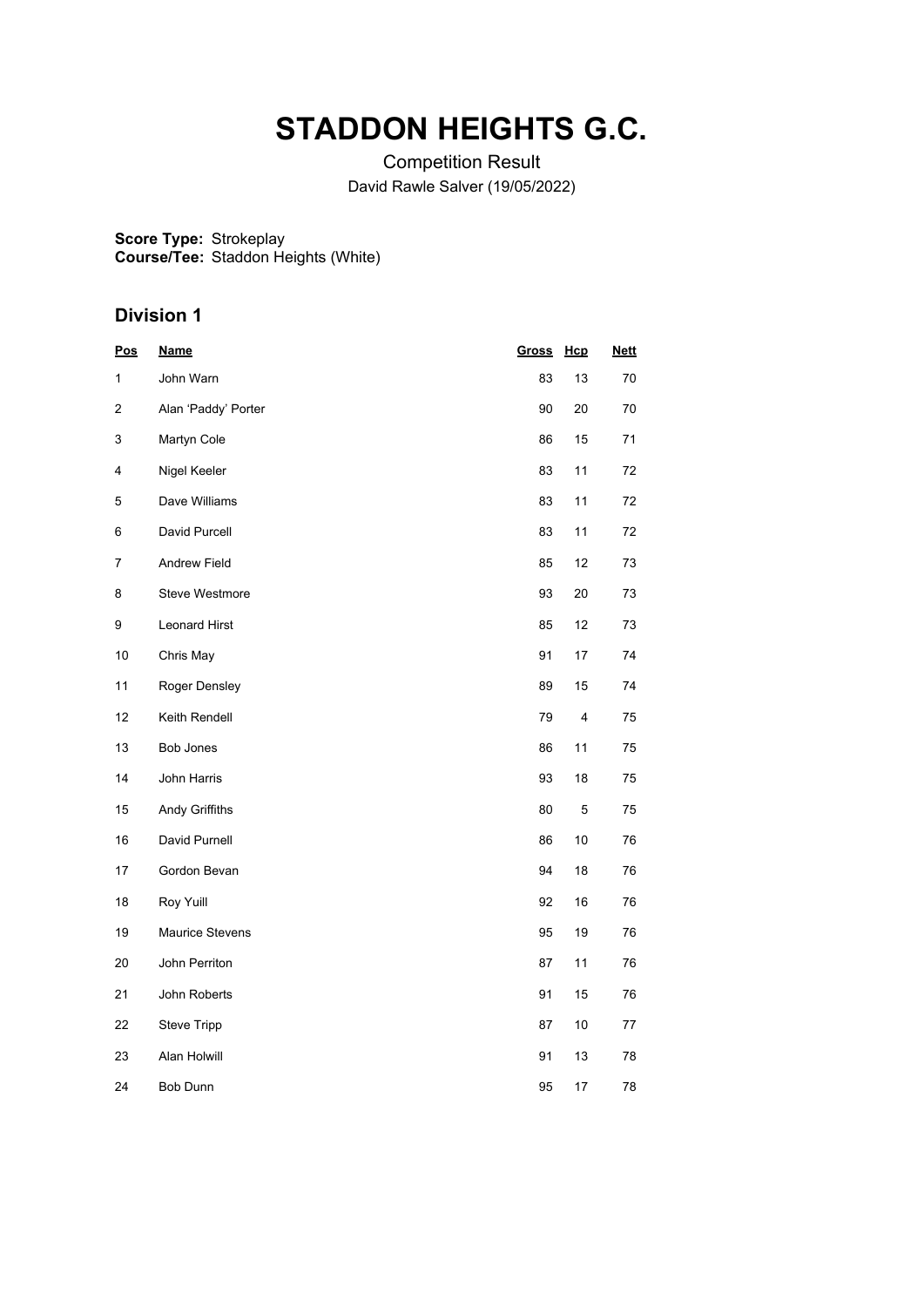| <b>Pos</b> | <b>Name</b>          | Gross | Hcp    | <b>Nett</b> |
|------------|----------------------|-------|--------|-------------|
| 25         | Nigel Smith          | 98    | 20     | 78          |
| 26         | Nick Fisher          | 93    | 15     | 78          |
| 27         | Dave Munday          | 97    | 19     | 78          |
| 28         | <b>Chris Knowles</b> | 89    | 10     | 79          |
| 29         | <b>Martin Snell</b>  | 99    | 20     | 79          |
| 30         | Grahame Sanford      | 85    | 6      | 79          |
| 31         | Terry Heyward        | 97    | 18     | 79          |
| 32         | lan Scott            | 88    | 9      | 79          |
| 33         | Martin Damerell      | 98    | 18     | 80          |
| 34         | Philip Hill          | 93    | 13     | 80          |
| 35         | Alan Haworth         | 97    | 17     | 80          |
| 36         | Rob Elsey            | 94    | 13     | 81          |
| 37         | Paul Chapman         | 93    | 12     | 81          |
| 38         | Mike Trelease        | 99    | 18     | 81          |
| 39         | Stephen Wilshire     | 96    | 15     | 81          |
| 40         | Kevin Glanville      | 99    | 17     | 82          |
| 41         | Gary Bolt            | 97    | 15     | 82          |
| 42         | <b>Andrew Sewell</b> | 100   | 18     | 82          |
| 43         | Barry Howson         | 100   | 17     | 83          |
| 44         | <b>Colin Moist</b>   | 101   | 17     | 84          |
| 45         | Nigel Pope           | 104   | 19     | 85          |
| 46         | Kevin Buckingham     | 105   | 19     | 86          |
| 47         | Ray Roach            | 104   | $18$   | 86          |
| 48         | Barry Moran          | 103   | 15     | 88          |
| 49         | Max Lowles           | 101   | 12     | 89          |
| 50         | Kevin Mudge          | 101   | 12     | 89          |
| 51         | Keith Puzey          | 100   | $10\,$ | 90          |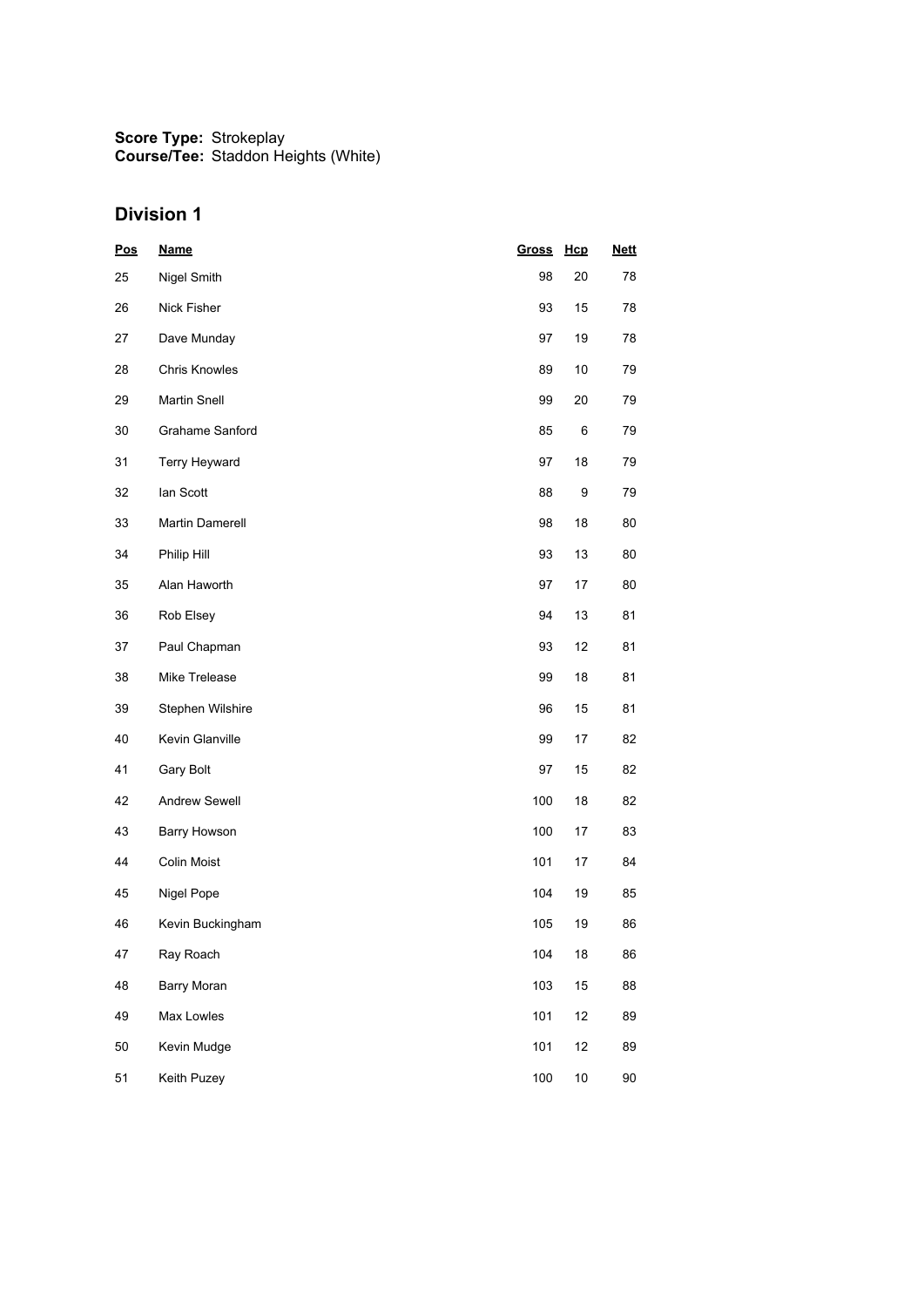| Pos | Name                | Gross Hcp |    | <b>Nett</b> |
|-----|---------------------|-----------|----|-------------|
| 52  | Graham Couch        | 109       | 17 | 92          |
| 53  | Steve Bashford      | NR.       | 19 | NR.         |
| 54  | <b>Phil Mannell</b> | <b>NR</b> | 15 | NR.         |
| 55  | Mike Whetnall       | <b>NR</b> | 15 | NR.         |
| 56  | <b>Graham Ferme</b> | <b>NR</b> | 17 | NR.         |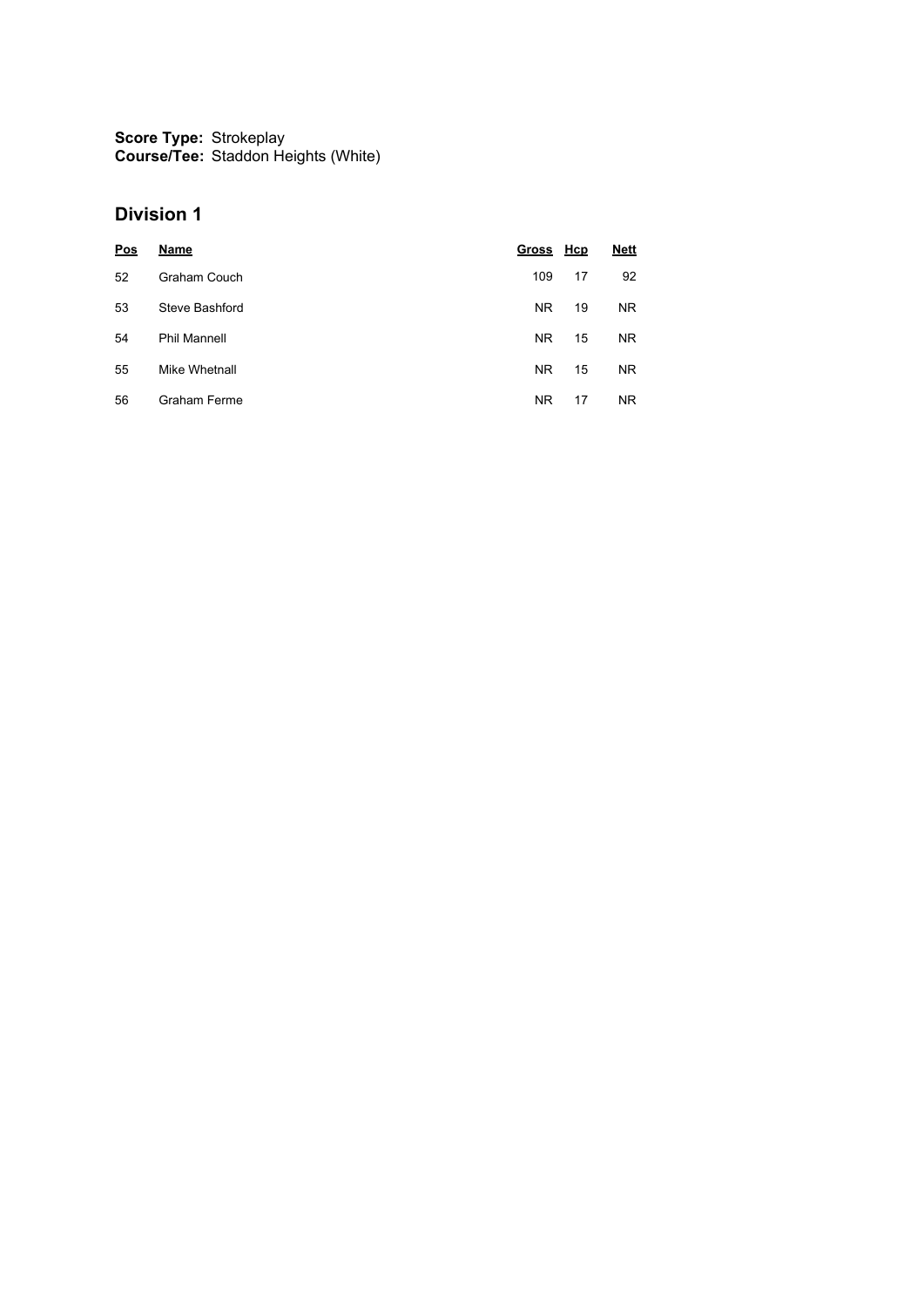| Pos          | <b>Name</b>            | Gross | Hcp    | <b>Nett</b> |
|--------------|------------------------|-------|--------|-------------|
| $\mathbf{1}$ | Roy Taylor             | 88    | 22     | 66          |
| 2            | Andrew Bowden          | 91    | 22     | 69          |
| 3            | <b>Brian Rimes</b>     | 92    | 21     | 71          |
| 4            | Douglas Edmonds        | 100   | 29     | 71          |
| 5            | Shaun Sullivan         | 96    | 24     | 72          |
| 6            | John Ellis             | 93    | 21     | 72          |
| 7            | Alan Huntley           | 94    | 22     | 72          |
| 8            | Peter Munday           | 103   | 30     | 73          |
| 9            | Gareth Skinner         | 96    | 23     | 73          |
| 10           | Peter Colton           | 95    | 22     | 73          |
| 11           | Robin Love             | 95    | 21     | 74          |
| 12           | David Brooks           | 99    | 24     | 75          |
| 13           | Chris Bird             | 96    | 21     | 75          |
| 14           | Colin Towle            | 98    | 23     | 75          |
| 15           | Peter Cleeve           | 99    | 23     | 76          |
| 16           | <b>Brian Huntley</b>   | 100   | 23     | 77          |
| 17           | <b>Bernie Sibley</b>   | 103   | 26     | 77          |
| 18           | <b>Tony Pitt</b>       | 105   | 28     | 77          |
| 19           | David Stringer         | 104   | 26     | 78          |
| 20           | <b>Robert Stubbles</b> | 105   | 27     | 78          |
| 21           | Andy Gent              | 99    | 21     | 78          |
| 22           | <b>Keith Prowse</b>    | 101   | 22     | 79          |
| 23           | <b>Terry Olver</b>     | 99    | 20     | 79          |
| 24           | Ray Goldsmith          | 105   | $26\,$ | 79          |
| 25           | Des Couling            | 103   | 23     | 80          |
| 26           | Paul McDonald          | 111   | 29     | 82          |
| 27           | Gerald Jamieson        | 108   | 26     | 82          |